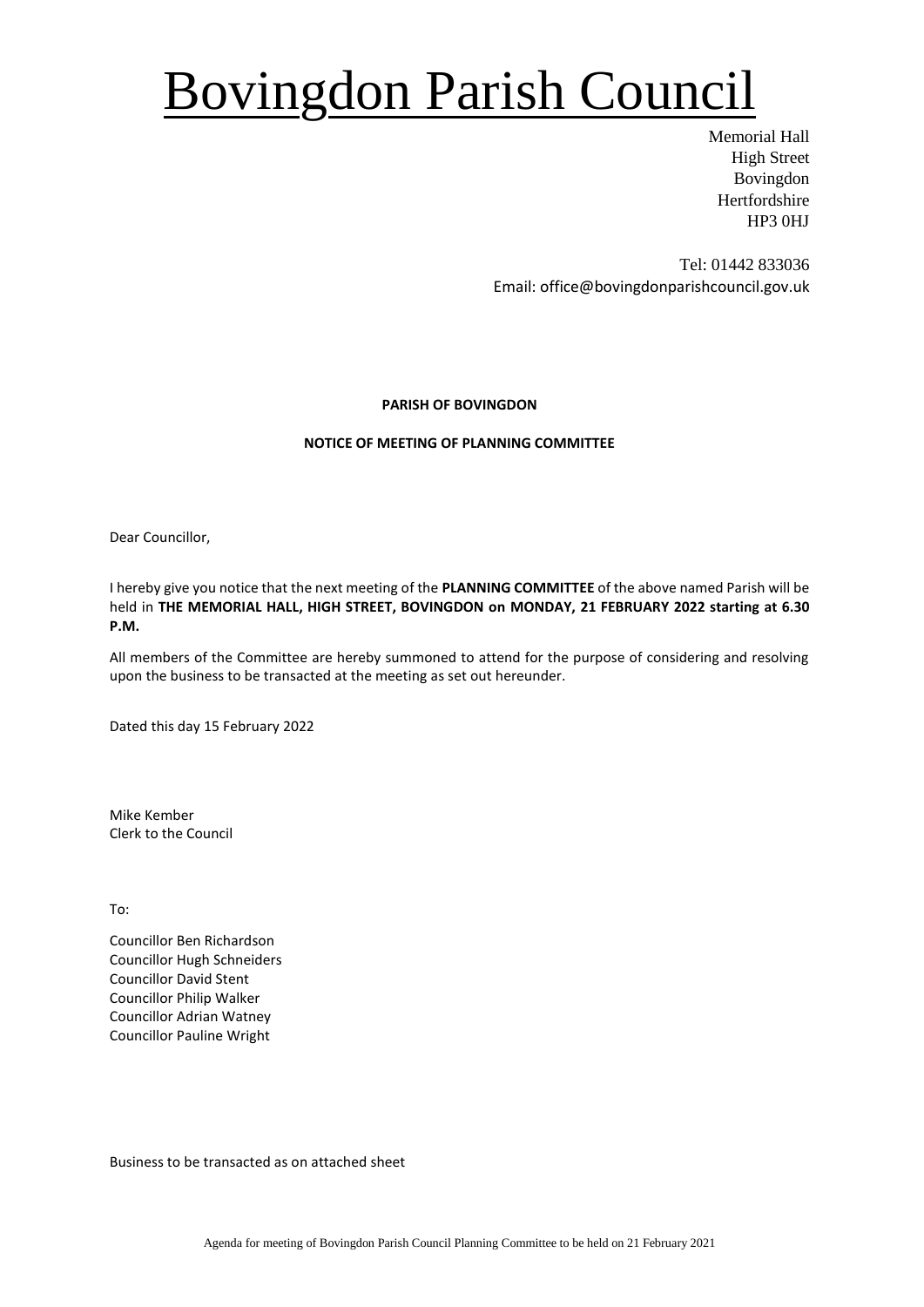# Bovingdon Parish Council

Memorial Hall High Street Bovingdon **Hertfordshire** HP3 0HJ

Tel: 01442 833036 Email: office@bovingdonparishcouncil.gov.uk

### **TO ALL MEMBERS OF THE PLANNING COMMITTEE**

You are hereby summoned to the Meeting of the Planning Committee to be held in The Memorial Hall, High Street, Bovingdon on Monday, 21 February 2022 starting at 6.30 p.m. to transact the business set out in the attached agenda:

#### **AGENDA**

- 1. Apologies for Absence
- 2. Declaration of Interests linked to any of the items
- 3. Minutes of the Planning Committee meeting held on 31 January 2022
- 4. Matters arising from the Minutes of the Planning Committee meeting held on 31 January 2022
- 5. To consider the Parish Council's response to the following Planning Applications:
	- 5.1 22/00179/FUL 7 Orchard Court Loft Conversion
	- 5.2 22/00145/ROC Felden Wood, Longcroft Lane Variation of condition 6 (use classes) attached to planning permission 4/01512/05/FUL (Demolition of existing dwelling and garage. construction of replacement dwelling and garage and formation of new Drive.)
	- 5.3 22/00272/FHA 7 Newhouse Road Proposed Single Storey Rear Extension and Front Porch
	- 5.4 22/00314/FHA 6 Pembridge Close Single storey rear extension
	- 5.5 22/00305/UPA Meadow Farm, Shantock Lane Construction of additional storey to 9m
	- 5.6 21/04784/FHA 3 Arden Close Single storey front and rear extension with loft conversion
	- 5.7 22/00267/DRC 45 46 Chesham Road Details as required by conditions 3 (external materials, 4 (hard and soft landscaping, 5 (highways works) 11 (charging points) and 18 (biodiversity mitigation) attached to planning permission 21/01483/FUL (Demolition of existing bungalows, construction of 8 semi-detached houses and associated access, parking and landscaping.)
	- 5.8 22/00358/TPO Westbrook Hay School, London Road Fell 4 oak trees
	- 5.9 22/00316/DRC Bovingdon W R F Bovingdon Airfield, Chesham Road -Details as required by condition 12 (Noise management plan) attached to planning permission 20/03194/MFA (Use of land for film making to include earth works to remove 'bund' and construction of 3 permanent studios & creation of 'backlot space' to allow for construction of temporary studios with associated support services and parking. Use of former control tower as office space and/ or as film set. Construction of security building at entrance.)
	- 5.10 22/00343/OTD Cottingham Farm, Flaunden Lane Roof mounted solar array
- 6. To note the outcome of planning applications considered by Dacorum Borough Council:
	- 6.1 21/04514/RET The Old Stables, Green Bloom Nursery, Chipperfield Road Retention of building for Pigs and animal feed storage – APPLICATION WITHDRAWN (BPC Object)
	- 6.2 21/04553/DRC The Mares, Chipperfield Road Details as required by condition 2 (materials) attached to planning permission 4/01489/18/FUL (Demolition of agricultural building. Construction of two 4-bed detached dwellings, car ports, trees and boundary fencing to enclose private gardens) – GRANTED
	- 6.3 21/04521/DRC Cottingham Farm, Flaunden Lane Details required by Condition 3 (Materials), Condition 5. (Landscaping), Condition 6 (Biodiversity Improvement Plan), 7 (External Works Layout) attached to planning permission 21/01867/FUL – The replacement of an existing bungalow, triple